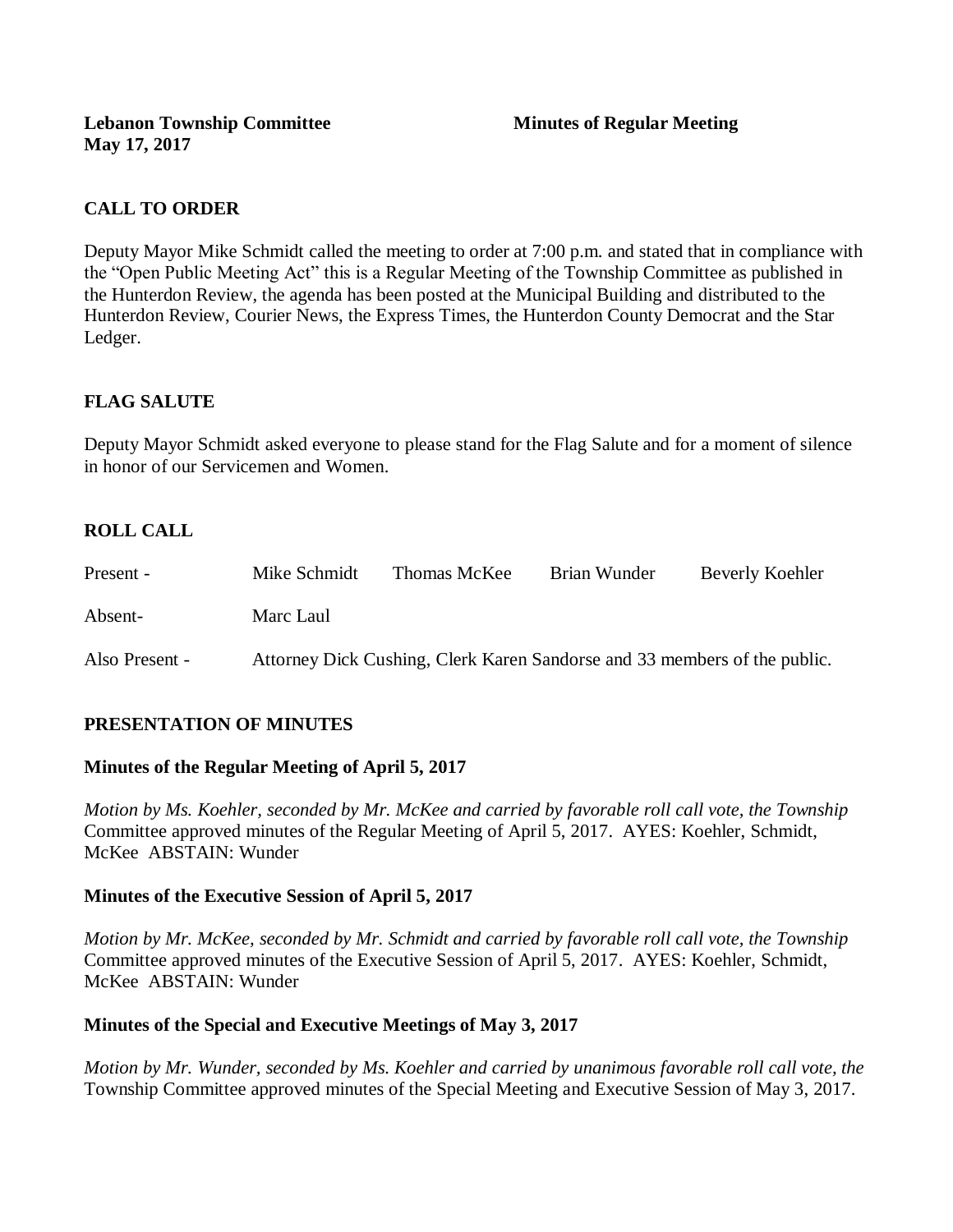LTCM 05/17/2017 Page 2 of 8

#### **Minutes of the Executive Session of May 3, 2017**

*Motion by Mr. Wunder, seconded by Ms. Koehler and carried by unanimous favorable roll call vote, the* Township Committee approved minutes of the Executive Session of May 3, 2017

### **Minutes of the Special and Executive Meetings of May 3, 2017**

*Motion by Mr. Wunder, seconded by Ms. Koehler and carried by unanimous favorable roll call vote, the*  Township Committee approved minutes of the Special Meeting and Executive Session of May 3, 2017.

### **PUBLIC COMMENTS – for agenda items only.**

*Motion by Mr. Wunder, seconded by Mr. McKee and carried by unanimous favorable roll call vote, the* Township Committee opened the public comment portion of the meeting.

There were no comments from the public

*Motion by Mr. Wunder, seconded by Ms. Koehler and carried by unanimous favorable roll call vote, the* Township Committee closed the public comment portion of the meeting.

### **OATH OF OFFICE**

#### **Theresa DaSilva, Police Officer**

Deputy Mayor Schmidt administered the Oath of Office to Theresa DaSilva as a Class VIII Police Officer. Officer DaSilva was appointed to serve on the Police Department at the May 3, 2017 meeting.

# **PRESENTATION OF VOLUNTEER APPRECIATION AWARDS - 3 rd Annual Litter Clean Up**

Mr. Schmidt stated that during the month of April approximately 300 community members collected trash and recyclables from 50 miles of roads, streams and other public areas in the Township. Mr. Schmidt noted that this evening the Committee will be acknowledging the class from Woodglen School who collected the record amount of trash.

Mr. Adam Duckworth, Chairman of the LTEOSC and Ms. Deborah Szmaida, 6<sup>th</sup> Grade Science teacher, who coordinated the effort through the Woodglen School, were in attendance to present the awards. Mr. Duckworth stated that the litter cleanup was a wonderful accomplishment this year with more than 300 residents participated. One third of the participants were students from the Woodglen School thanks to the efforts of Ms. Szmaida. More than 1700 pounds of trash and recyclables were collected by the students alone. Mr. Duckworth stated that the top three students, from each of the  $5<sup>th</sup>$ ,  $6<sup>th</sup>$ ,  $7<sup>th</sup>$  and  $8<sup>th</sup>$ grades, who collected the most trash, will be recognized for their efforts. Three students were present at the meeting to accept their certificates;  $5<sup>th</sup>$  Grade – Gabriella Como and Pasqualina D'Andrea,  $7<sup>th</sup>$  Grade - Patrick Pfunke.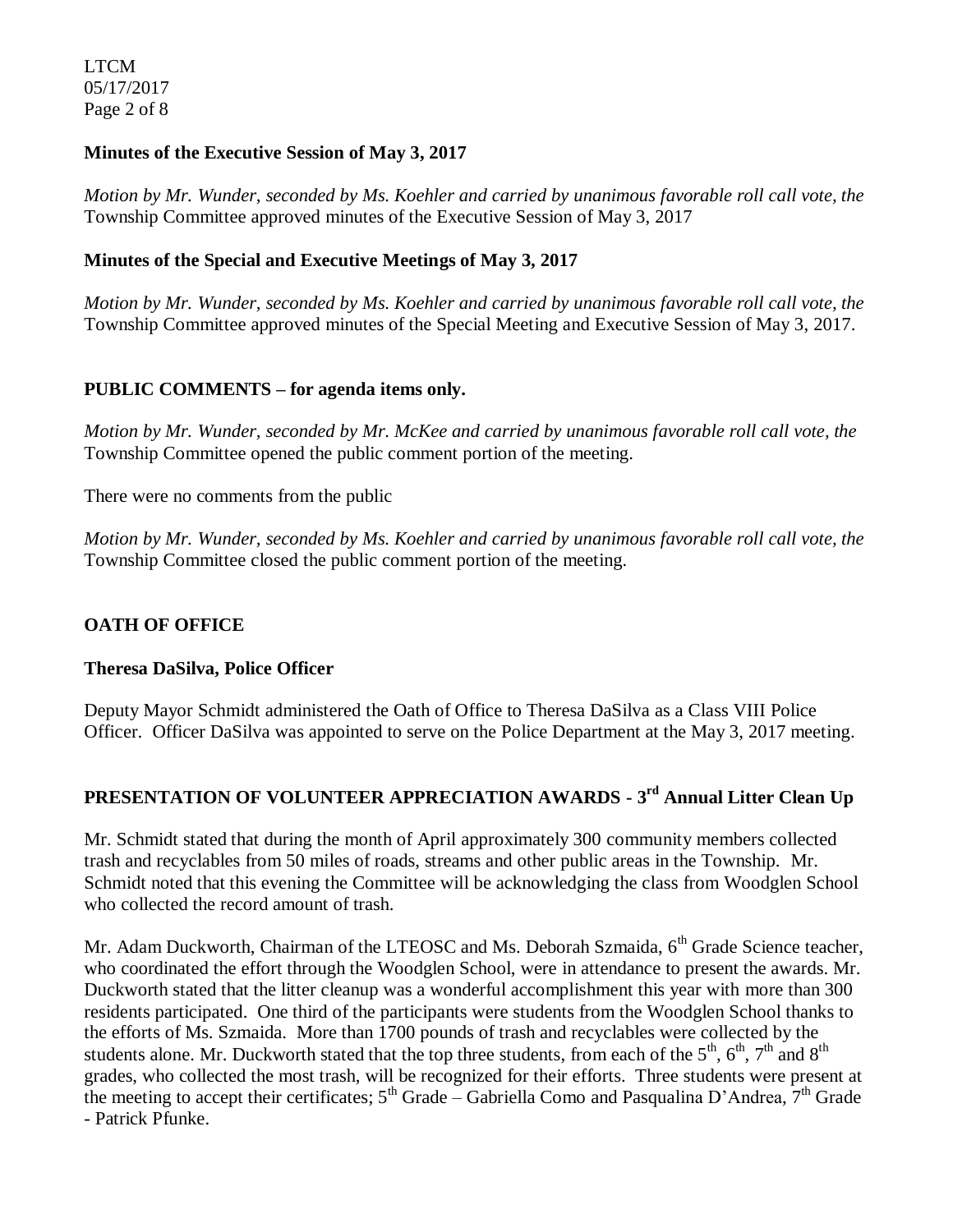LTCM 05/17/2017 Page 3 of 8

Other class winners, not in attendance, were fifth grade: Cassandra Avallone, sixth grade: Braydon Atlas, Kaitlin Milelli, Kate Glass, seventh grade: Tristan Weber, Ethan Englert, eighth grade: Megan DiGiovanni, Anderson Olson, Fiona Curley and Madison Jones.

Mr. Duckworth presented Ms. Szmaida with a bouquet of flowers and thanked her for her efforts in the cleanup.

#### **RESOLUTIONS**

#### **Resolution No. 53-2017 – Awarding Bid for Accessory Equipment for FD Vehicle**

*Motion by Mr. Wunder, seconded by Ms. Koehler and carried by unanimous favorable roll call vote, the* Township Committee approved Resolution No. 53-2017 conditioned upon receipt of the Maintenance Bond and Public Work's Contractor Certificate.

### **TOWNSHIP OF LEBANON HUNTERDON COUNTY, NEW JERSEY RESOLUTION NO. 53-2017 RESOLUTION AWARDING BID FOR ACCESSORY EQUIPMENT FOR FIRE DEPARTMENT VEHICLE**

WHEREAS, bids were received by the Township Clerk on May 10, 2017 for the provision and installation of accessory equipment for a Chevrolet Tahoe utilized by the Township of Lebanon Volunteer Fire Department; and

WHEREAS, by letter dated May 12, 2017, the Chief of the Township of Lebanon Fire Department has recommended the awarding of the bid to the only responsive bidder, First Priority Emergency Vehicles, Inc., in the amount of \$34,805.00; and

WHEREAS, the Chief Financial Officer has determined that sufficient funds will be available in the amount of \$34,805.00.

NOW, THEREFORE, BE IT RESOLVED by the Mayor and Committee of the Township of Lebanon, County of Hunterdon, State of New Jersey that the contract for the provision and installation of accessory equipment for a Chevrolet Tahoe utilized by the Township of Lebanon Volunteer Fire Department be and the same is hereby awarded to most responsive bidder, First Priority Emergency Vehicles, Inc., 2444 Ridgeway Blvd., Bldg. 500, Manchester, NJ 08759, subject to approval of the form of the bids by the Municipal Attorney.

BE IT FURTHER RESOLVED, subject to the approval as to form of the bids by the Municipal Attorney, that the Mayor and the Township Clerk are hereby authorized and directed to execute the contract for the same.

#### **OLD BUSINESS**

#### **Animal Control**

Ms. Koehler stated that the Committee is very close to finalizing the negotiations for the Animal Control services for the Township. There are a few final matters that need to be discussed, in executive session, and once the items are resolved a template resolution can be considered for adoption.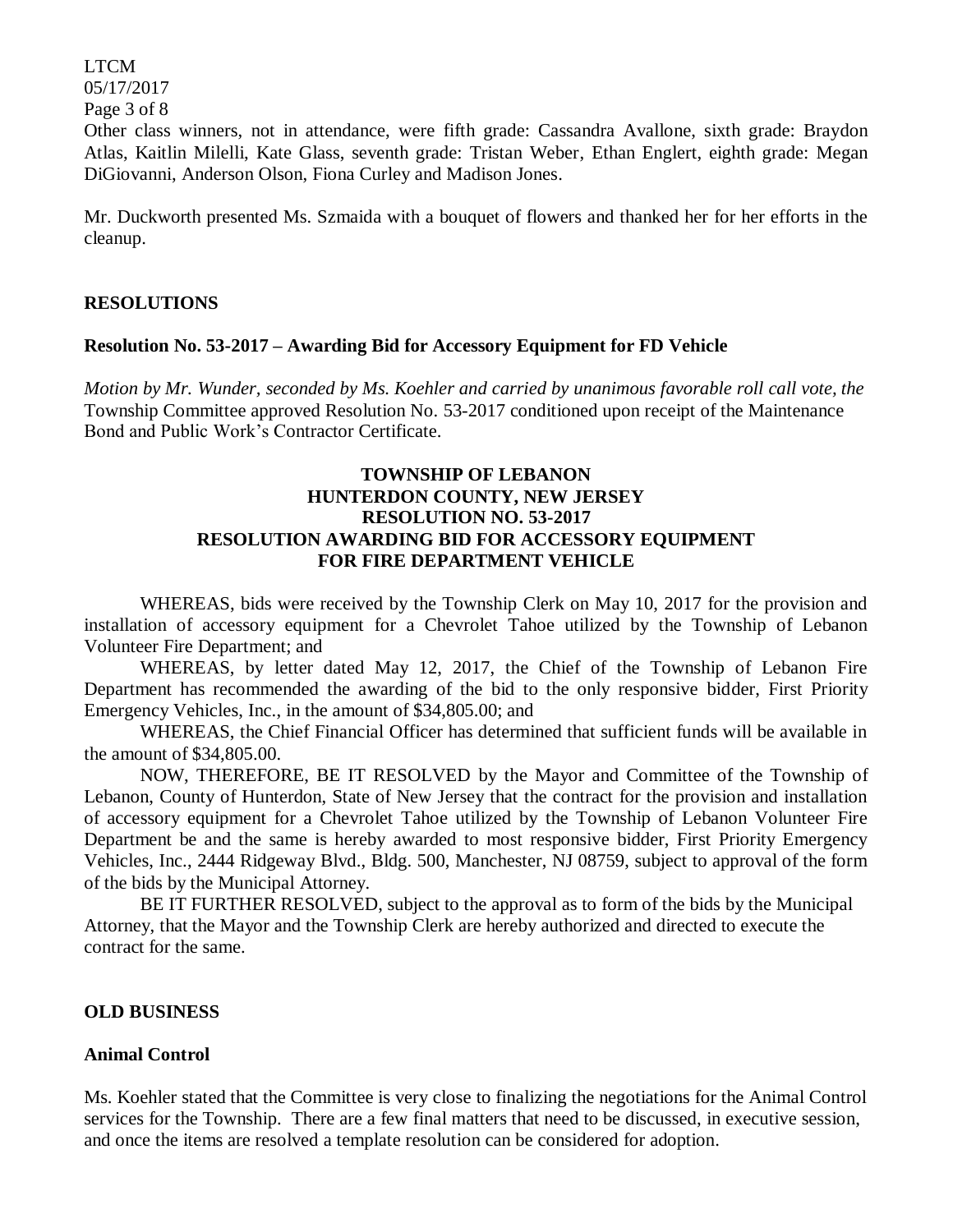LTCM 05/17/2017 Page 4 of 8

#### **Retirement – Assessor Mary Mastro**

Mr. Schmidt stated that the Tax Assessor, Mary Mastro, will be retiring at the end of the month. Ms. Mastro has been with the Township for 15 years and was kind enough to provide the Committee with notice of her pending retirement in January. The Committee has since been discussing a transition plan. Mr. Schmidt thanked Ms. Mastro for her years of service to the Township.

Mr. Schmidt informed the Committee that the administrative staff would like to take Ms. Mastro to lunch on her last day, May 31, 2017, and are requesting permission to close the office from noon to 1:30 p.m. to do so.

*Motion by Mr. Wunder, seconded by Ms. Koehler and carried by unanimous favorable roll call vote, the* Township Committee approved the staff's request to close the office from noon to 1:30 p.m., on May 31, 2017, to have lunch with Ms. Mastro on her last day.

#### **Cellco Partnership d/b/a/ Verizon Wireless – Petition for Township**

Attorney Cushing stated that the language was cleaned up in the Verizon resolution. The Committee reviewed the resolution, paragraph be paragraph and discussed the changes.

The Committee determined that the Zoning Officer's duties should also include code enforcement so that he has the authority to enforce the resolution.

The Committee will review the resolution and submit any comments that they have to the Attorney. If the comments are not substantial the document will be sent to Verizon. If there are material changes, the resolution will come back to the Committee at the next meeting. The Zoning Officer should be notified of the Committees thoughts on code enforcement.

*Motion by Mr. McKee, seconded by Mr. Wunder and carried by unanimous favorable roll call vote, the* Township Committee authorized the resolution to be sent to Verizon, subject to the significance of any Committee comments that are submitted to the Township Attorney. The Committee is to send comments to the Clerk and she will forward to the Township Attorney by the close of the day on Monday.

#### **Lavatory Addition to the Museum**

Mr. Schmidt informed the Committee that the Lavatory Addition bid opening was today. One bid was received from Brunswick Builders in the amount of \$147,450.00. Mr. Schmidt noted that there has not been legal or technical review of the bid and questioned that; due to the bid exceeding the anticipated cost, does the Committee want to procced with the review? Attorney Cushing informed the Committee that, if the bid exceeds the architects estimate, the bid can be rejected.

Mr. Schmidt will speak to the Architect to see what his thoughts are on the bid and if the bid is substantially more than the Architect had estimated.

Attorney Cushing suggested that the Architect submit his comments in writing for the next meeting.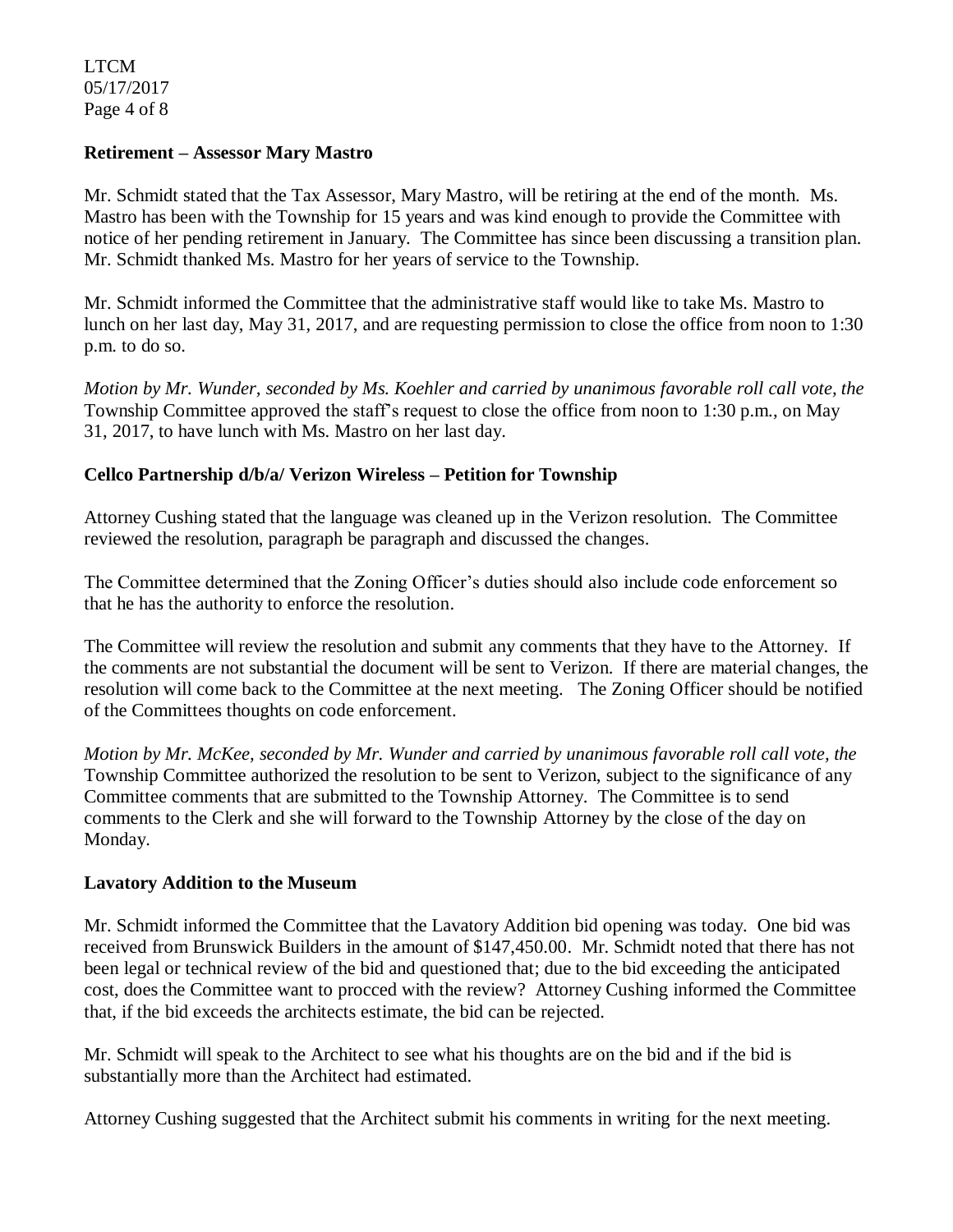#### LTCM 05/17/2017 Page 5 of 8

### **NEW BUSINESS**

#### **DPW Manager Request for Summer Employees**

Mr. Schmidt stated that the DPW Manger is requesting to advertise for two summer employees. The employee's salaries will be paid for out of the Clean Communities Grant. Mr. Schmidt stated that the Grant program is very limited and is used for litter abatement. There is \$5000 left in last year's allocation of \$30,000. Mr. Schmidt noted that this year's allocation has not been posted yet; however, it is usually between \$25,000 and \$30,000. Mr. Schmidt stated that the balance from last year will cover the cost for the employees.

Mr. Schmidt noted that the Cleanup Day was well received by the community with four and half dumpsters being filled. The cost of the Cleanup Day was approximately \$3500 and was paid for out of the Clean Communities Grant money. The DPW Manager's thought is to schedule another Cleanup Day in the fall and to hold one twice a year in the future.

Mr. Schmidt stated that there will most likely be enough Clean Communities money to pay for an additional Cleanup and the hiring of two summer employees.

*Motion by Mr. McKee, seconded by Ms. Koehler and carried by unanimous favorable roll call vote, the* Township Committee approved the DPW Manager's request to seek applications for up to two Summer employee as requested in his May 12, 2017 memo.

#### **Shared Service Agreement – Lebanon Township and the Lebanon Township Board of Education**

*Motion by Mr. Wunder, seconded by Ms. Koehler and carried by unanimous favorable roll call vote, the* Township Committee approved the Shared Service Agreement between the Township and the Board of Education, for DPW services, at a cost of \$20,000 per year, for the 2017/2018, and authorized the Deputy Mayor and Clerk to sign.

#### **LTEOSC Resignation and Reformation**

*Motion by Ms. Koehler, seconded by Mr. Wunder and carried by favorable roll call vote, the Township* Committee accepted the resignation of Deborah Goodsite, from the LTEOSC, with regrets. Sharon Hardy will fill Deborah's unexpired term and Kathryn Koch will fill the Alternate #1 term. AYES: Wunder, Koehler, McKee ABSTAIN: Schmidt

### **LTEOSC Appointment**

*Motion by Ms. Koehler, seconded by Mr. Wunder and carried by unanimous favorable roll call vote, the* Township Committee recommended the appointment of Marty Collett as Alternate #2, to the LTEOSC, term expiring 12/31/2018.

#### **Debbie Vaccarella, HCHD Correspondence – Licensing of Kennels**

*Motion by Ms. Koehler, seconded by Mr. Wunder and carried by unanimous favorable roll call vote, the* Township Committee authorized the Township Attorney to review the Township Code to insure that it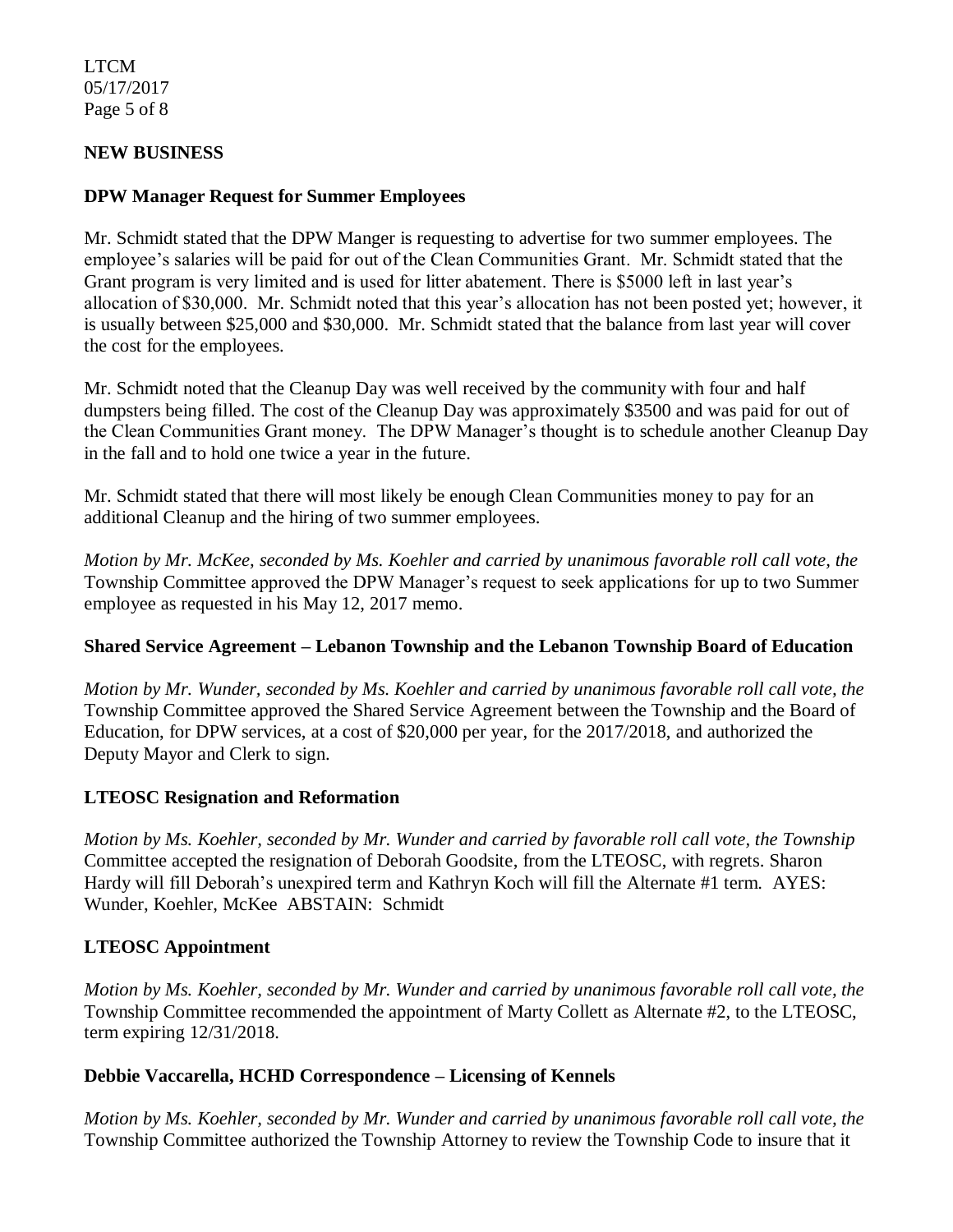LTCM 05/17/2017 Page 6 of 8

complies with the requirements of NJAC 8:32A as requested by the Hunterdon County Health Department.

### **PRESENTATION OF VOUCHERS**

Committee Members provided a description of vouchers exceeding \$1000.00.

*Motion by Mr. McKee, seconded by Mr. Wunder and carried by unanimous favorable roll call vote, the* Township Committee approved the May 17, 2017 bill list, in amount of \$ 83,512.00.

### **CORRESPONDENCE**

a. Tax Collector's Report for the Month of April 2017

## **PUBLIC COMMENTS**

*Motion by Mr. Wunder, seconded by Ms. Koehler and carried by unanimous favorable roll call vote, the* Township Committee opened the public comment portion of the meeting at 7:57 p.m.

Police Chief Jack Gale stated that he spoke to Engineer Steve Risse regarding the speed limit proposal and the State DOT has resolutions that are in place, in the Township, for some of the roads. Clarification needs to be made on whether there are resolutions already in place for the relevant roads and signs can just be placed or if additional resolutions will need to be adopted.

Chief Gale thanked Mr. Schmidt for swearing in Theresa DaSilva. Mr. Schmidt thanked Chief Gale for all of his efforts in recruiting the new officer.

*Motion by Mr. Wunder, seconded by Ms. Koehler and carried by unanimous favorable roll call vote, the* Township Committee closed the public comment portion of the meeting at 8:00 p.m.

#### **EXECUTIVE SESSION**

#### **Resolution No. 54-2017 –Executive Session**

*Motion by Mr. Wunder, seconded by Ms. Koehler and carried by unanimous favorable roll call vote, the* Township Committee approved Resolution No. 54-2017 and convened in executive session at 8:01 p.m.

Action may or may not be taken when the Public Meeting is reconvened.

TOWNSHIP OF LEBANON COUNTY OF HUNTERDON STATE OF NEW JERSEY RESOLUTION NO. 54-2017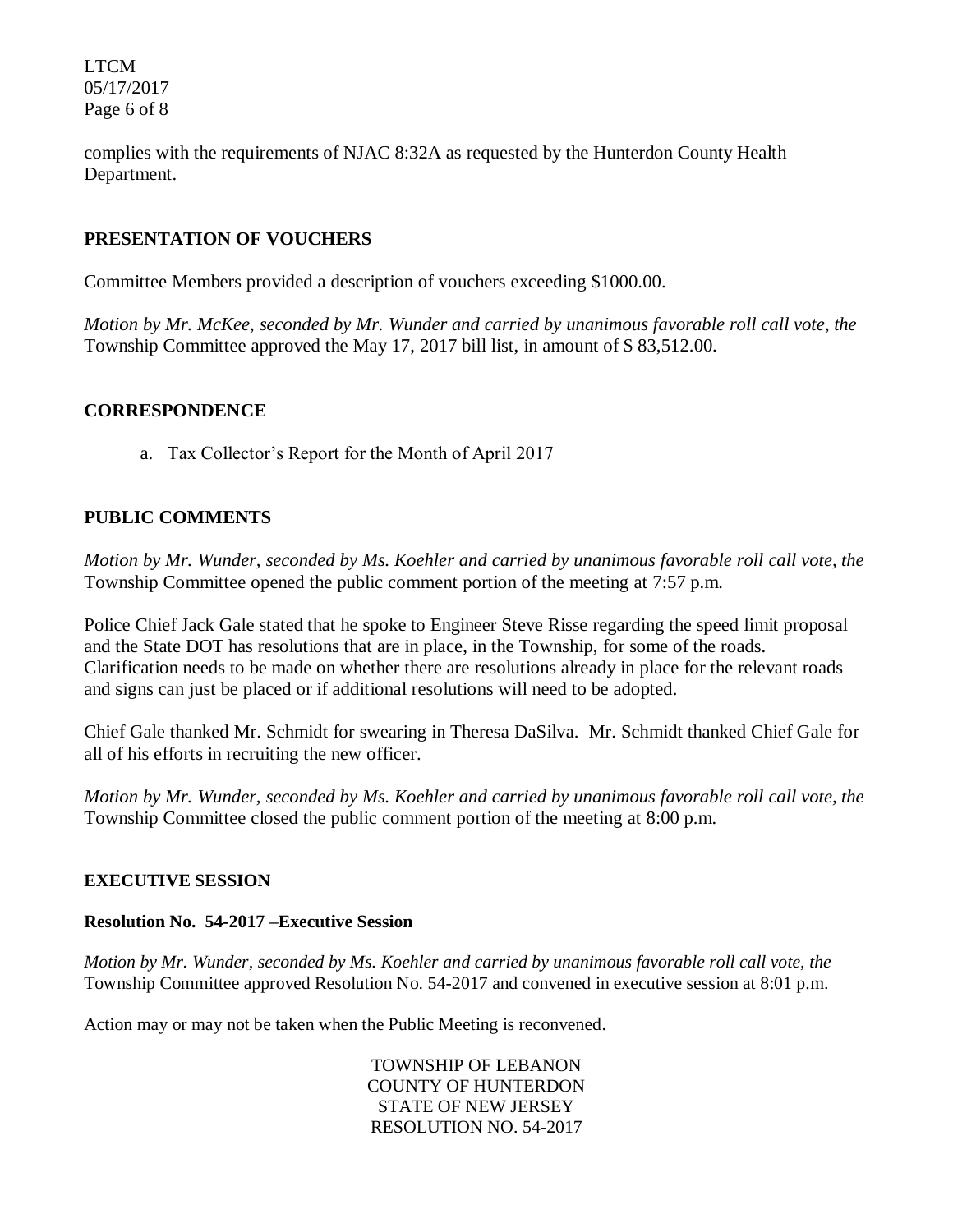LTCM 05/17/2017 Page 7 of 8

#### RESOLUTION AUTHORIZING EXECUTIVE SESSION

WHEREAS, the Open Public Meetings Act; *N.J.S.A.* 10:4-6 *et seq*., declares it to be the public policy of the State to insure the right of citizens to have adequate advance notice of and the right to attend meetings of public bodies at which business affecting the public is discussed or acted upon; and

WHEREAS, the Open Public Meetings Act also recognizes exceptions to the right of the public to attend portions of such meetings; and

 WHEREAS, the Mayor and Committee find it necessary to conduct an executive session closed to the public as permitted by the *N.J.S.A*. 40:4-12; and

 WHEREAS, the Mayor and Committee will reconvene in public session at the conclusion of the executive session;

 NOW, THEREFORE, BE IT RESOLVED by the Mayor and Committee of the Township of Lebanon, County of Hunterdon, State of New Jersey that they will conduct an executive session to discuss the following topic(s) as permitted by *N.J.S.A*. 40:4-12:

\_\_\_\_\_\_A matter which Federal Law, State Statute or Rule of Court requires be kept confidential or excluded from discussion in public (Provision relied upon:

\_\_\_\_\_\_A matter where the release of information would impair a right to receive funds from the federal government;

\_\_\_\_\_\_A matter whose disclosure would constitute an unwarranted invasion of individual privacy;

A collective bargaining agreement, or the terms and conditions thereof (Specify contract:

\_\_\_\_\_\_\_\_\_\_\_\_\_\_\_\_\_\_\_\_\_\_\_\_\_\_\_\_\_\_\_\_\_\_\_\_\_\_\_\_\_\_\_); A matter involving the purpose, lease or acquisition of real property with public funds, the setting of bank rates or investment of public funds where it could adversely affect the public interest if discussion of such matters were disclosed; Real Estate Acquisitions

Tactics and techniques utilized in protecting the safety and property of the public provided that their disclosure could impair such protection;

\_\_\_\_\_\_Investigations of violations or possible violations of the law;

\_\_\_\_\_\_\_\_\_\_\_\_\_\_\_\_\_\_\_\_\_\_\_\_\_\_\_\_\_\_\_\_\_\_\_\_\_\_\_\_\_\_\_\_\_\_\_\_\_\_\_\_\_);

 X Pending or anticipated litigation or contract negotiation in which the public body is or may become a party; (The general nature of the litigation or contract negotiations is**: Animal Control – Police Resource Officer**

 Professional Service Contracts\_\_\_\_\_\_. The public disclosure of such information at this time would have a potentially negative impact on the municipality's position in the litigation or negotiation; therefore this information will be withheld until such time as the matter is concluded or the potential for negative impact no longer exists.

 Matters falling within the attorney-client privilege, to the extent that confidentiality is required in order for the attorney to exercise his or her ethical duties as a lawyer; (The general nature of the matter is:

OR the public disclosure of such  $\theta$ information at this time would have a potentially negative impact on the municipality's position with respect to the matter being discussed; therefore this information will be withheld until such time as the matter is concluded or the potential for negative impact no longer exists.*)*;

 X Matters involving the employment, appointment, termination of employment, terms and conditions of employment, evaluation of the performance, promotion or disciplining of any specific prospective or current public officer or employee of the public body, where all individual employees or appointees whose rights could be adversely affected have not requested in writing that the matter(s) be discussed at a public meeting; (The employee(s) and/or general nature of discussion is: **Tax Assessor, Fire Official** Union Contract\_\_\_\_X\_\_\_\_ the public disclosure of such information at this time would violate the employee(s)